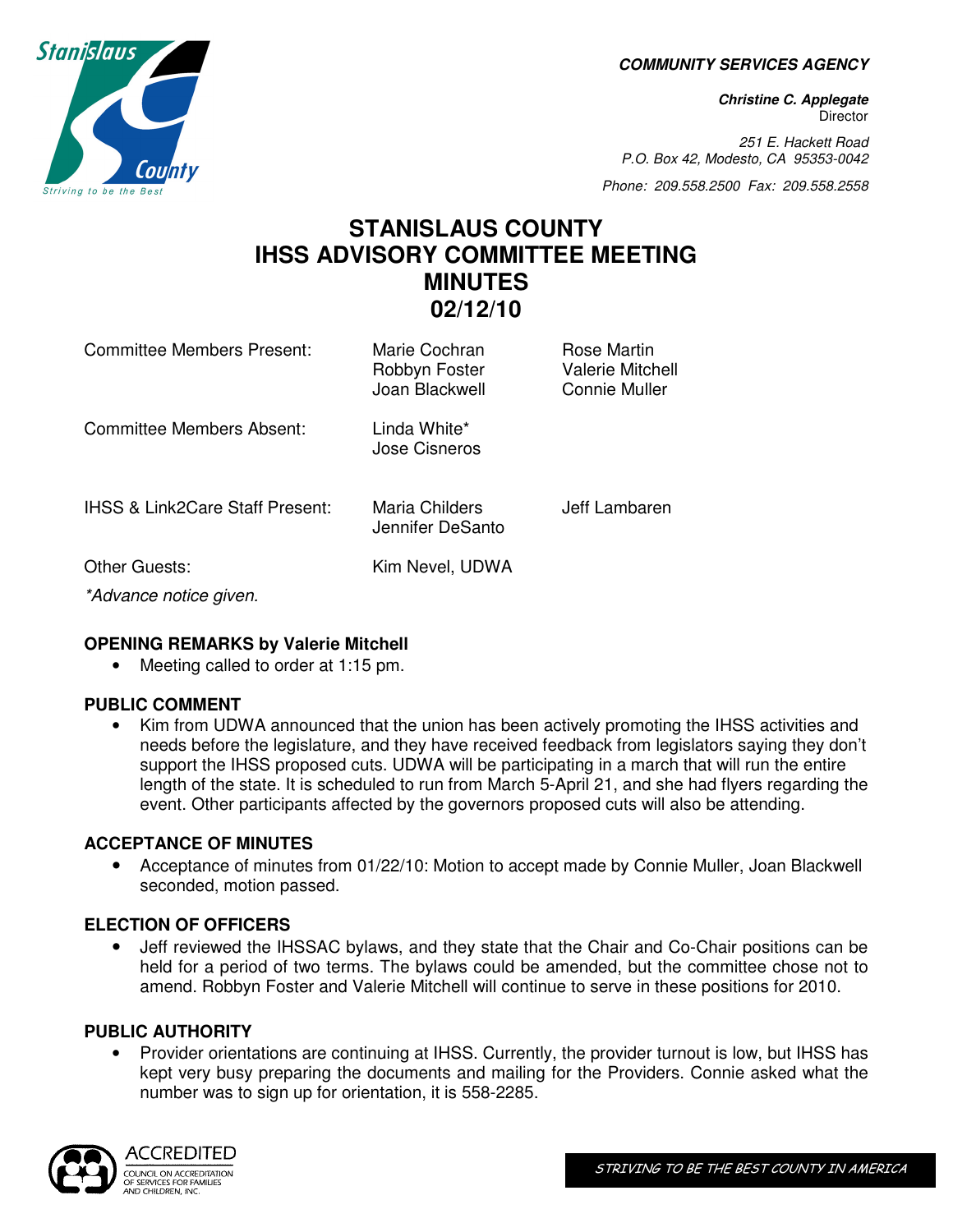- Re-appointments for Valerie, Joan, Linda and Marie have been approved, the members should receive letters from the Board regarding their re-appointment.
- The IHSS Advisory Committee survey has been mailed out, and so far returns are good. The survey is due back February 19<sup>th</sup>. We hope to have the tabulated results by late March/early April.
- A sample media presentation was given to show the Committee members what the new format for the IHSS Annual Report would look like. Rather than print a paper report, the report will be in a digital format and placed on the Committee's website.
- Jeff was on a conference call yesterday about the proposed fingerprinting for Recipients. The call was a bit "unruly" as participants were voicing their agitation at the process without allowing the facilitators to speak. As a result, little information was distributed. This process has been proposed to start in April 2010 for new Recipients and existing Recipient's will be fingerprinted at their annual assessment. The process would involve taking a picture of the Recipient as well as an electronic scan of their fingerprints. There would be exemptions for amputees or those with health conditions that prevent the fingerprinting from being done. This will be an additional task for the Social Workers. Kim from UDWA mentioned that the legislators have already commented on the cost and privacy issues this creates, and members are dubious about the implementation of this process.

### **IHSS LAWSUIT SUMMARY**

• Jeff distributed a handout showing the status of the lawsuits currently in place regarding the IHSS cuts/changes. The court has ruled that the State had no authority to exclude providers based on their criminal history. Current disqualifications will still apply (W&IC 12305.81). A new lawsuit has also been filed regarding the Public Authority Funding reductions.

## **COMMITTEE BUDGET**

- Handout of current budget given to members. There is a claim for last year's annual report this did hit in the current fiscal year. Other expenses include travel, stipends, etc. Discussion of next year's budget ensued. Jeff recommended considering a survey hiatus since the results have been so consistent the past five years, the usefulness of continuing the survey is in question.
- Connie recommended that some funds be used for membership ads again. Jeff reminded the committee of the ratio of Recipients to Providers needed for the committee, and the next member needs to be a Recipient, so that is the group that should be targeted.

### **IHSS FRAUD PROGRAM**

The IHSS Fraud Program was approved on November  $24<sup>th</sup>$  by the Board. The fraud unit is currently reviewing old cases that were reported by IHSS Social Workers. There has been some positive feedback, where fraud is being uncovered. In San Diego, investigators appeared to be kind of "strong arming" an IHSS Recipient, and this was reported in the media. Protocols and appropriateness of the units are being reviewed by the legislators. If someone comes to your home, be sure to view the credentials of the individuals. To report fraud the community can call 1-800-822-6222.

### **REVIEW OF PLANNING DAY**

- The COA members were very pleased with the planning day. All participants enjoyed the event. Notes from the meeting were given to the Advisory Committee members, and Jeff will circulate this information to the COA members as well.
- Connie mentioned that she was not impressed with the stress presentation. Jeff stated it was partially due to a lack of time – her presentation was cut short by almost 30 minutes. The presentation she gives for the county is excellent, but this was pared down so much to meet the time constraint that the material seemed lacking. He suggested having just one presenter next year, to leave more time for in depth presentations and committee interactions.